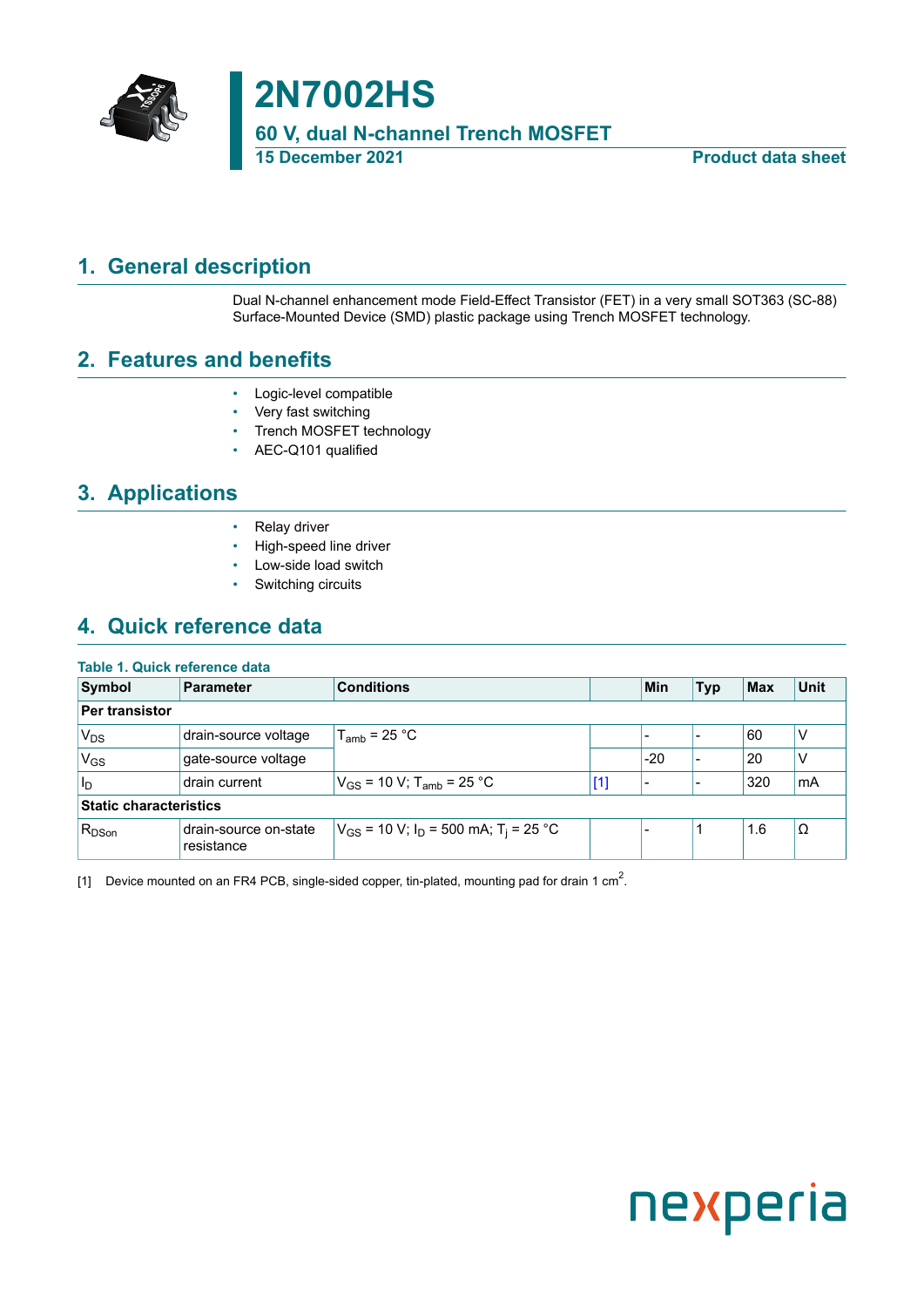## <span id="page-1-1"></span><span id="page-1-0"></span>**5. Pinning information**

| <b>Table 2. Pinning information</b> |                |                    |                        |                                                    |  |  |  |  |
|-------------------------------------|----------------|--------------------|------------------------|----------------------------------------------------|--|--|--|--|
| Pin                                 | Symbol         | <b>Description</b> | Simplified outline     | <b>Graphic symbol</b>                              |  |  |  |  |
|                                     | S <sub>1</sub> | source 1           |                        | D <sub>2</sub><br>D <sub>1</sub>                   |  |  |  |  |
| 2                                   | G1             | qate 1             | 15<br>-16<br>l 14      |                                                    |  |  |  |  |
| 3                                   | D <sub>2</sub> | drain 2            |                        |                                                    |  |  |  |  |
| 4                                   | S <sub>2</sub> | source 2           | C                      |                                                    |  |  |  |  |
| 5                                   | G <sub>2</sub> | gate 2             | П3<br>∃ا               | $S_1$<br>G <sub>1</sub><br>$S_2$<br>G <sub>2</sub> |  |  |  |  |
| l 6                                 | D <sub>1</sub> | drain 1            | <b>TSSOP6 (SOT363)</b> | msd901                                             |  |  |  |  |

## <span id="page-1-2"></span>**6. Ordering information**

| <b>Table 3. Ordering information</b> |             |                                                                                                       |         |  |  |  |
|--------------------------------------|-------------|-------------------------------------------------------------------------------------------------------|---------|--|--|--|
| Type number                          | Package     |                                                                                                       |         |  |  |  |
|                                      | <b>Name</b> | <b>Description</b>                                                                                    | Version |  |  |  |
| 2N7002HS                             | TSSOP6      | plastic, surface-mounted package; 6 leads; 0.65 mm pitch; SOT363<br>$2.1$ mm x 1.25 mm x 0.95 mm body |         |  |  |  |

## <span id="page-1-3"></span>**7. Marking**

### **Table 4. Marking codes**

| Type number | Marking code <sup>[1]</sup> |
|-------------|-----------------------------|
| 2N7002HS    | $C7$ %                      |

[1] % = placeholder for manufacturing site code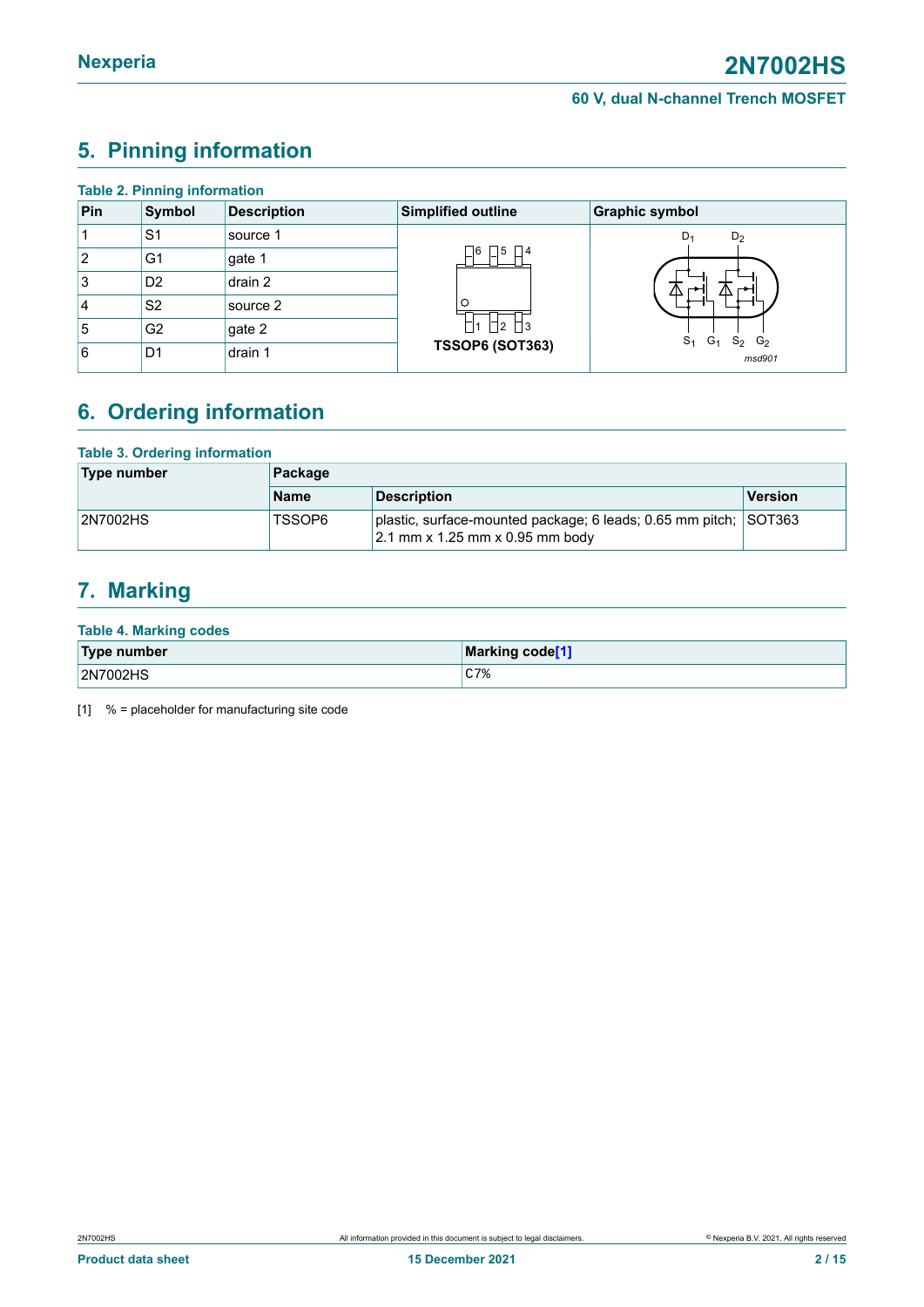### <span id="page-2-1"></span><span id="page-2-0"></span>**8. Limiting values**

#### **Table 5. Limiting values**

*In accordance with the Absolute Maximum Rating System (IEC 60134).*

| <b>Symbol</b>               | <b>Parameter</b>        | <b>Conditions</b>                              |       | <b>Min</b>               | <b>Max</b> | <b>Unit</b> |
|-----------------------------|-------------------------|------------------------------------------------|-------|--------------------------|------------|-------------|
| <b>Per transistor</b>       |                         |                                                |       |                          |            |             |
| $V_{DS}$                    | drain-source voltage    | $T_{amb}$ = 25 °C                              |       |                          | 60         | V           |
| $V_{GS}$                    | gate-source voltage     |                                                |       | $-20$                    | 20         | V           |
| I <sub>D</sub>              | drain current           | $V_{GS}$ = 10 V; T <sub>amb</sub> = 25 °C      | $[1]$ |                          | 320        | mA          |
|                             |                         | $V_{GS}$ = 10 V; T <sub>amb</sub> = 100 °C     | $[1]$ | $\overline{\phantom{0}}$ | 200        | mA          |
| $I_{DM}$                    | peak drain current      | $T_{amb}$ = 25 °C; single pulse; $t_p$ ≤ 10 µs |       |                          | 1.2        | A           |
| $P_{\text{tot}}$            | total power dissipation | $T_{amb}$ = 25 °C                              | $[2]$ |                          | 280        | mW          |
|                             |                         |                                                | $[1]$ |                          | 320        | mW          |
|                             |                         | $T_{\text{sp}}$ = 25 °C                        |       |                          | 960        | mW          |
| Per device                  |                         |                                                |       |                          |            |             |
| $P_{\text{tot}}$            | total power dissipation | $T_{amb}$ = 25 °C                              | [2]   | $\overline{\phantom{0}}$ | 420        | mW          |
| $T_j$                       | junction temperature    |                                                |       | -55                      | 150        | °C          |
| $\mathsf{T}_{\mathsf{amb}}$ | ambient temperature     |                                                |       | -55                      | 150        | °C          |
| $T_{\text{stg}}$            | storage temperature     |                                                |       | -65                      | 150        | °C          |
| Source-drain diode          |                         |                                                |       |                          |            |             |
| $I_{\rm S}$                 | source current          | $T_{amb}$ = 25 °C                              | $[1]$ |                          | 320        | mA          |

[1]  $\,$  Device mounted on an FR4 PCB, single-sided copper, tin-plated, mounting pad for drain 1 cm $^2$ .

[2] Device mounted on an FR4 PCB, single-sided copper, tin-plated and standard footprint.



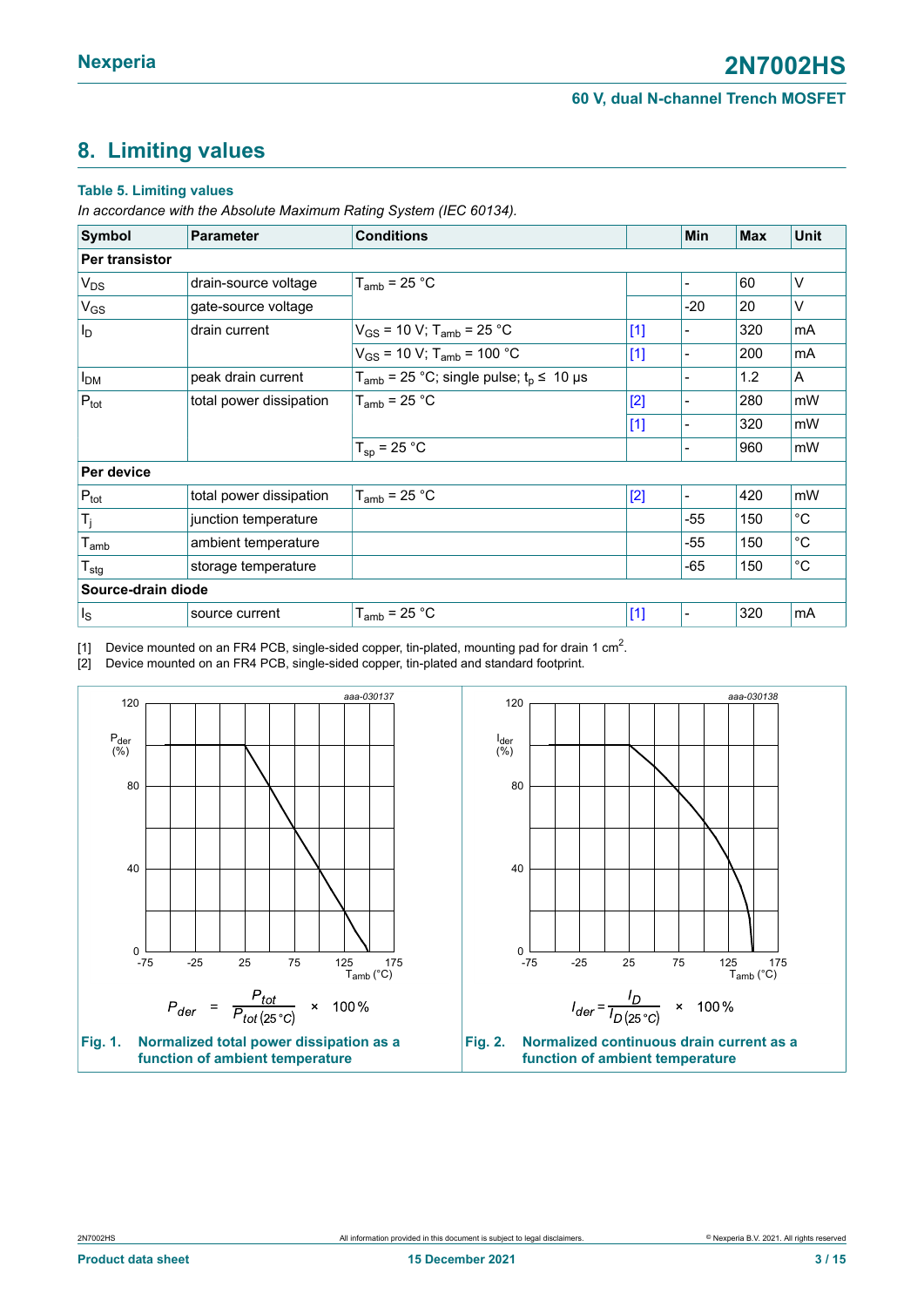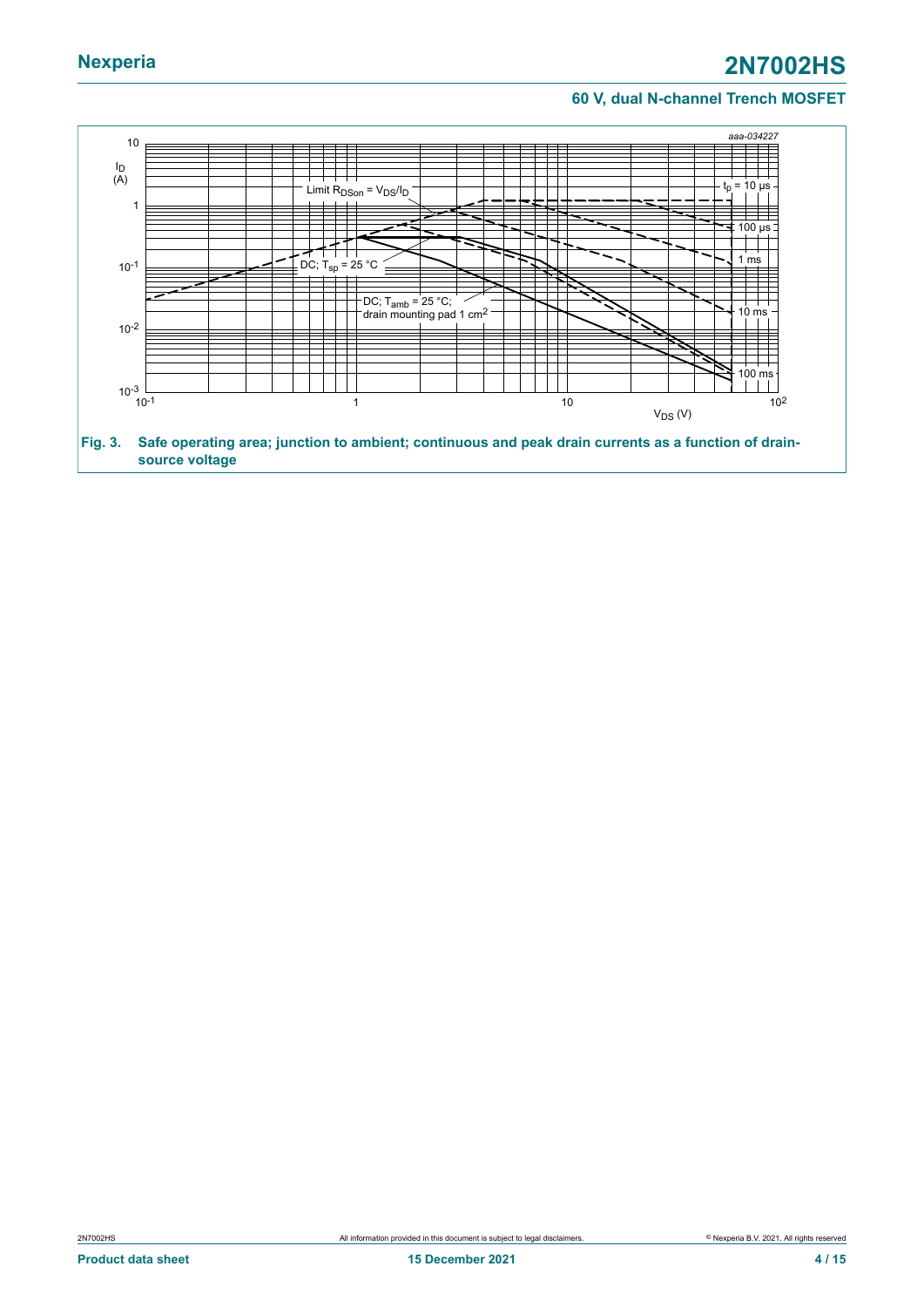## <span id="page-4-1"></span><span id="page-4-0"></span>**9. Thermal characteristics**

#### **Table 6. Thermal characteristics**

| Symbol                | <b>Parameter</b>                                           | <b>Conditions</b> |       | Min | <b>Typ</b> | Max | Unit |  |
|-----------------------|------------------------------------------------------------|-------------------|-------|-----|------------|-----|------|--|
| Per device            |                                                            |                   |       |     |            |     |      |  |
| $R_{th(j-a)}$         | thermal resistance from in free air<br>junction to ambient |                   | $[1]$ |     |            | 300 | K/W  |  |
| <b>Per transistor</b> |                                                            |                   |       |     |            |     |      |  |
| $R_{th(i-a)}$         | thermal resistance from in free air<br>junction to ambient |                   | $[1]$ |     | 390        | 445 | K/W  |  |
|                       |                                                            |                   | [2]   |     | 340        | 390 | K/W  |  |
| $R_{th(j-sp)}$        | thermal resistance from<br>junction to solder point        |                   |       |     |            | 130 | K/W  |  |

[1] Device mounted on an FR4 PCB, single-sided copper, tin-plated and standard footprint.

[2] Device mounted on an FR4 PCB, single-sided copper, tin-plated, mounting pad for drain 1 cm<sup>2</sup>.



FR4 PCB, standard footprint



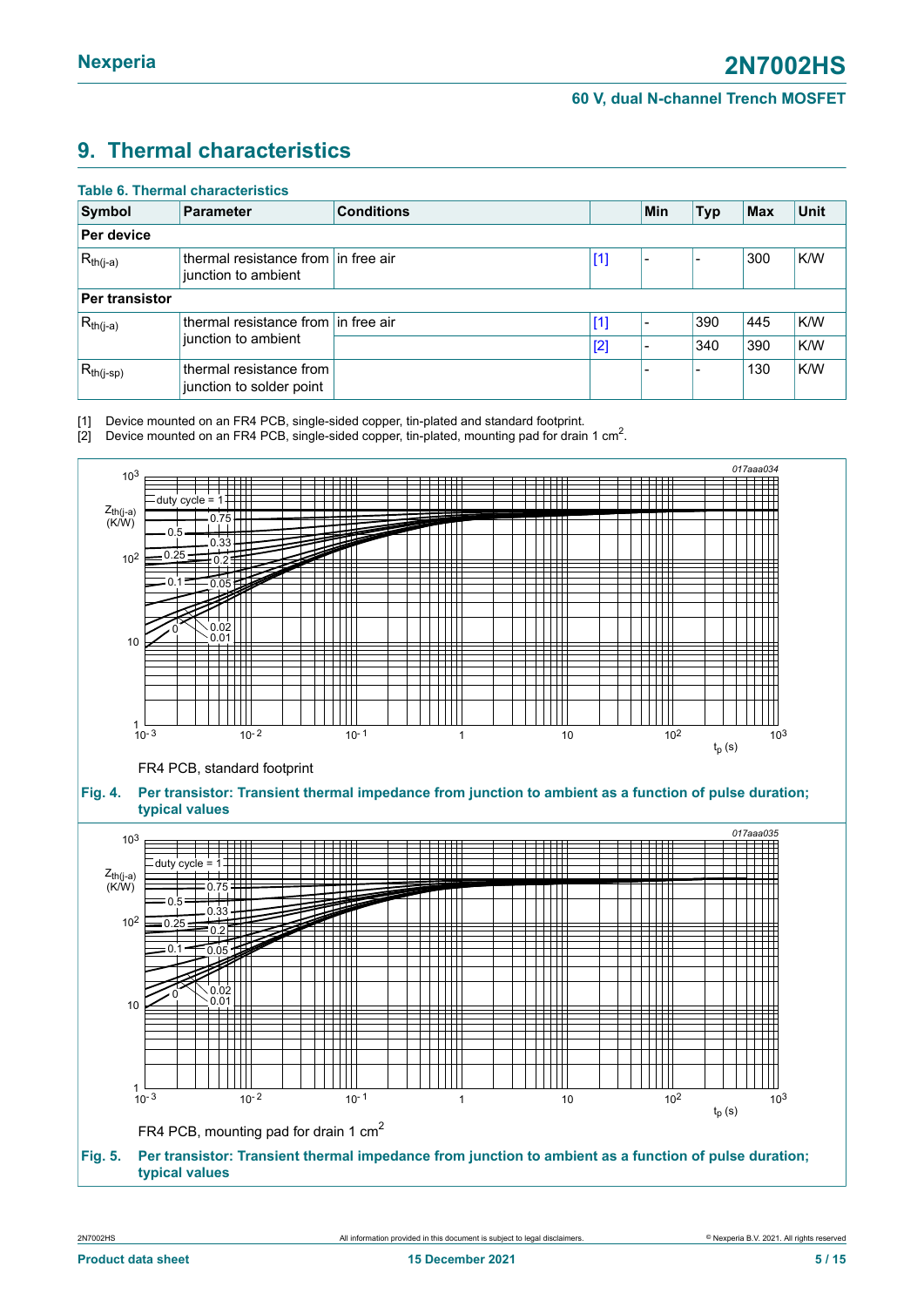## <span id="page-5-0"></span>**10. Characteristics**

| <b>Table 7. Characteristics</b> |                                   |                                                                          |                |                |                          |             |
|---------------------------------|-----------------------------------|--------------------------------------------------------------------------|----------------|----------------|--------------------------|-------------|
| Symbol                          | <b>Parameter</b>                  | <b>Conditions</b>                                                        | Min            | <b>Typ</b>     | <b>Max</b>               | <b>Unit</b> |
| <b>Static characteristics</b>   |                                   |                                                                          |                |                |                          |             |
| $V_{(BR)DSS}$                   | drain-source<br>breakdown voltage | $I_D$ = 10 µA; $V_{GS}$ = 0 V; T <sub>i</sub> = 25 °C                    | 60             | $\overline{a}$ |                          | V           |
| $V_{\text{GSth}}$               | gate-source threshold<br>voltage  | $I_D$ = 250 µA; $V_{DS} = V_{GS}$ ; T <sub>i</sub> = 25 °C               | 1.1            | 1.75           | 2.4                      | V           |
| $I_{DSS}$                       | drain leakage current             | $V_{DS}$ = 60 V; V <sub>GS</sub> = 0 V; T <sub>i</sub> = 25 °C           |                |                | 1                        | μA          |
|                                 |                                   | $V_{DS}$ = 60 V; V <sub>GS</sub> = 0 V; T <sub>i</sub> = 150 °C          |                |                | 10                       | μA          |
| l <sub>GSS</sub>                | gate leakage current              | $V_{GS}$ = 20 V; $V_{DS}$ = 0 V; T <sub>i</sub> = 25 °C                  |                | $\overline{a}$ | 100                      | nA          |
|                                 |                                   | $V_{GS}$ = -20 V; $V_{DS}$ = 0 V; T <sub>i</sub> = 25 °C                 |                |                | $-100$                   | nA          |
| $R_{DSon}$                      | drain-source on-state             | $V_{GS}$ = 10 V; $I_D$ = 500 mA; T <sub>i</sub> = 25 °C                  |                | 1              | 1.6                      | Ω           |
|                                 | resistance                        | $V_{GS}$ = 10 V; I <sub>D</sub> = 500 mA; T <sub>i</sub> = 150 °C        |                | 2.1            | 3.3                      | Ω           |
|                                 |                                   | $V_{GS}$ = 5 V; $I_D$ = 50 mA; T <sub>i</sub> = 25 °C                    |                | 1.3            | $\overline{2}$           | Ω           |
| $g_{fs}$                        | forward<br>transconductance       | $V_{DS}$ = 10 V; $I_D$ = 200 mA; T <sub>i</sub> = 25 °C                  |                | 400            |                          | mS          |
|                                 | <b>Dynamic characteristics</b>    |                                                                          |                |                |                          |             |
| $Q_{G(tot)}$                    | total gate charge                 | $V_{DS}$ = 30 V; $I_D$ = 300 mA; $V_{GS}$ = 4.5 V;                       | $\overline{a}$ | 0.3            | 0.5                      | nC          |
| $Q_{GS}$                        | gate-source charge                | $T_i = 25 °C$                                                            |                | 0.1            |                          | nC          |
| $Q_{GD}$                        | gate-drain charge                 |                                                                          |                | 0.1            | $\overline{a}$           | nC          |
| $C_{iss}$                       | input capacitance                 | $V_{DS}$ = 10 V; f = 1 MHz; $V_{GS}$ = 0 V;                              |                | 34             |                          | pF          |
| $C_{\rm oss}$                   | output capacitance                | $T_i = 25 °C$                                                            |                | 7              |                          | pF          |
| C <sub>rss</sub>                | reverse transfer<br>capacitance   |                                                                          |                | 4              |                          | pF          |
| $t_{d(on)}$                     | turn-on delay time                | $V_{DS}$ = 50 V; R <sub>1</sub> = 250 $\Omega$ ; V <sub>GS</sub> = 10 V; | $\overline{a}$ | $\overline{c}$ | $\overline{\phantom{a}}$ | ns          |
| $\mathfrak{t}_\mathsf{r}$       | rise time                         | $R_{G(ext)} = 6 \Omega$ ; T <sub>i</sub> = 25 °C                         |                | 3              |                          | ns          |
| $t_{d(\text{off})}$             | turn-off delay time               |                                                                          |                | 6              |                          | ns          |
| tғ                              | fall time                         |                                                                          |                | 4              | $\overline{a}$           | ns          |
| Source-drain diode              |                                   |                                                                          |                |                |                          |             |
| $V_{SD}$                        | source-drain voltage              | $I_S$ = 115 mA; $V_{GS}$ = 0 V; T <sub>i</sub> = 25 °C                   | 0.47           | 0.75           | 1.1                      | V           |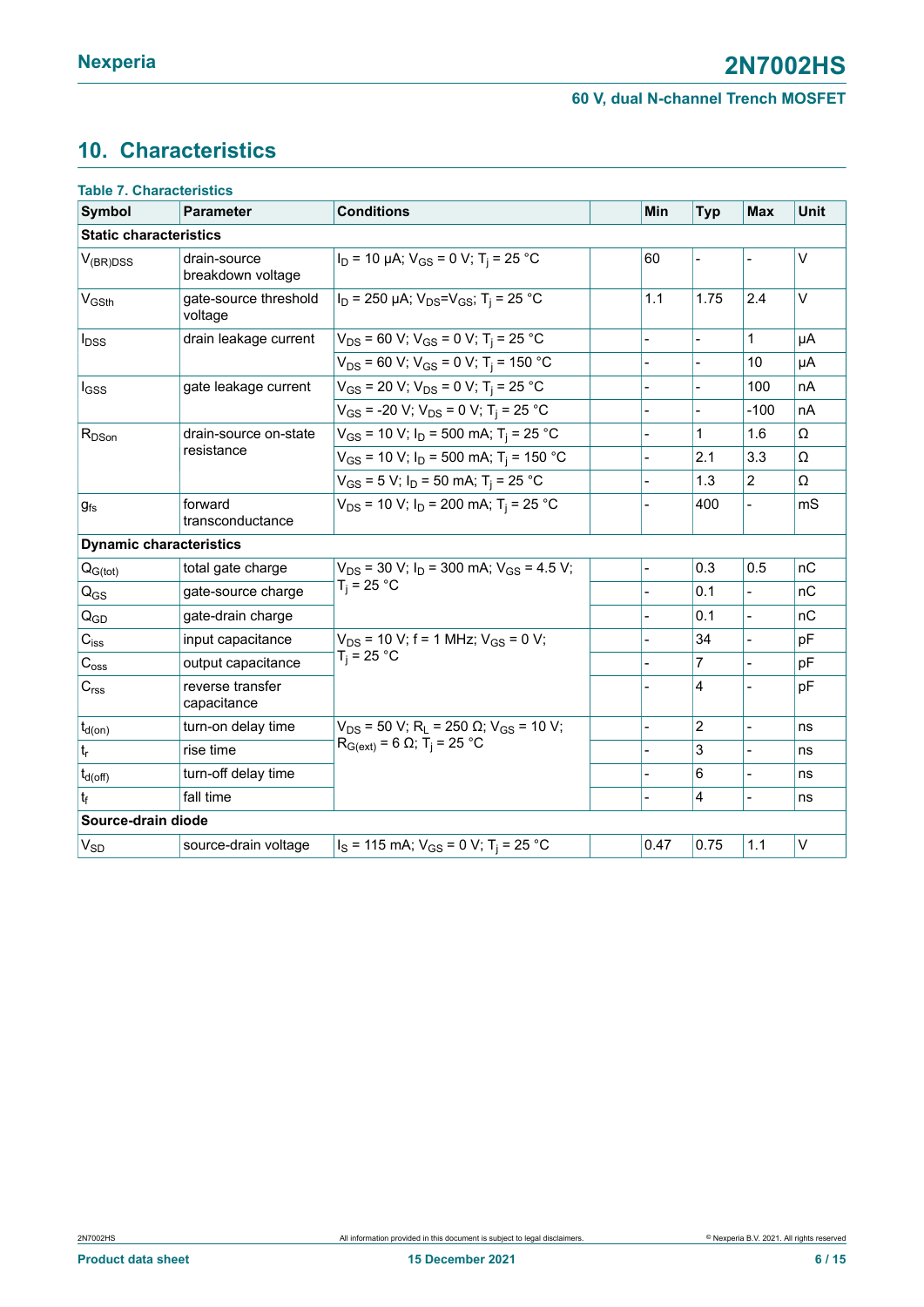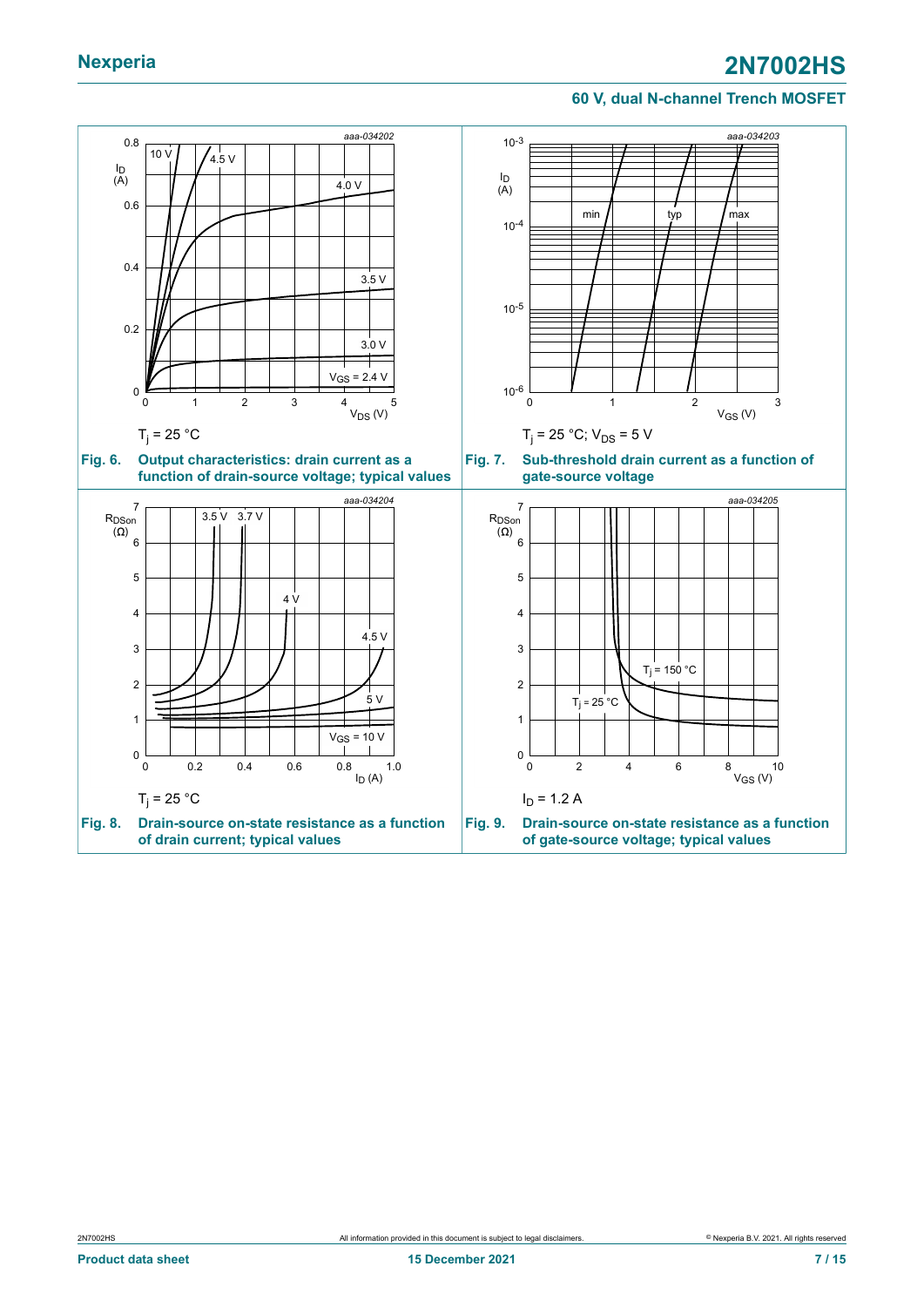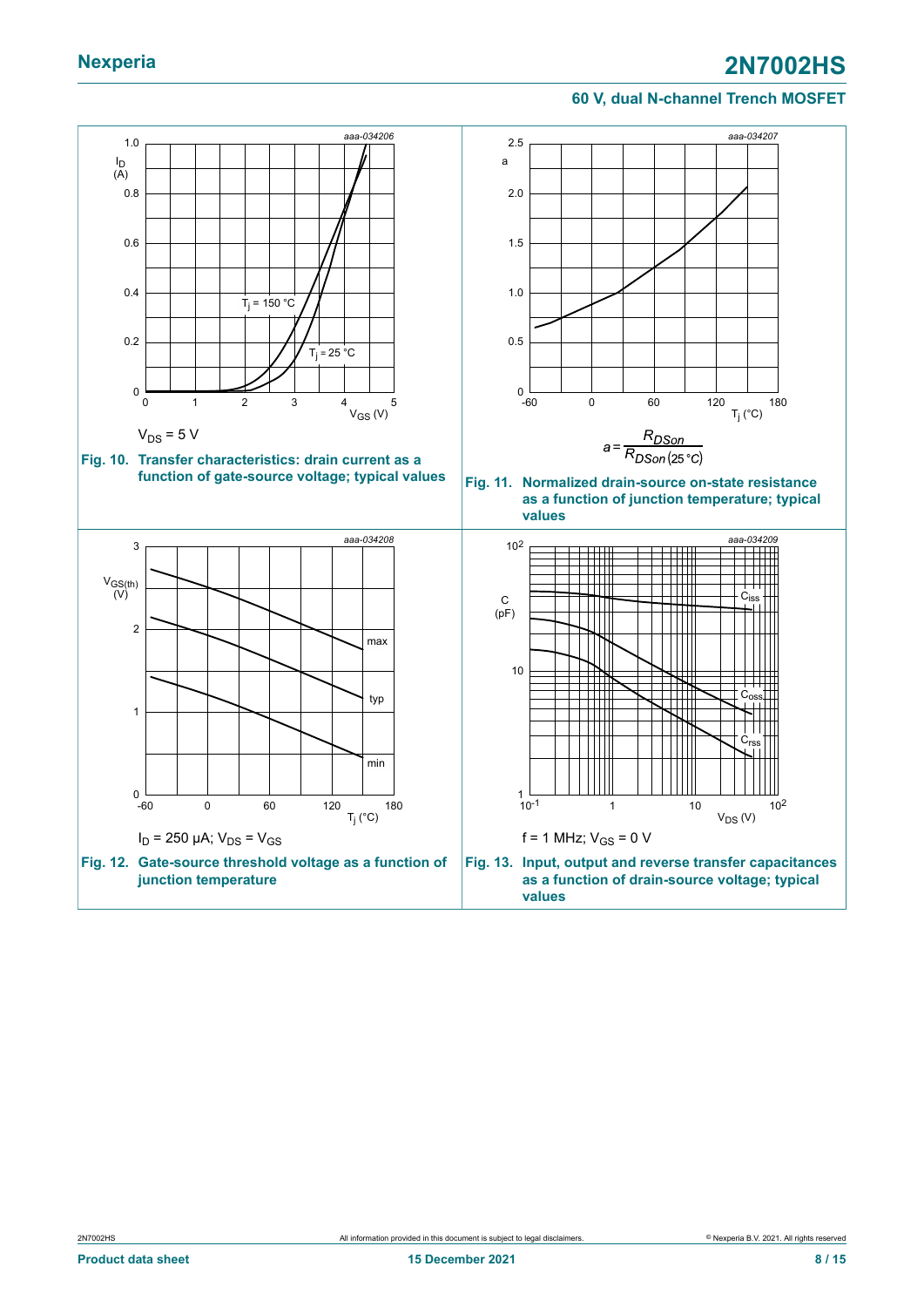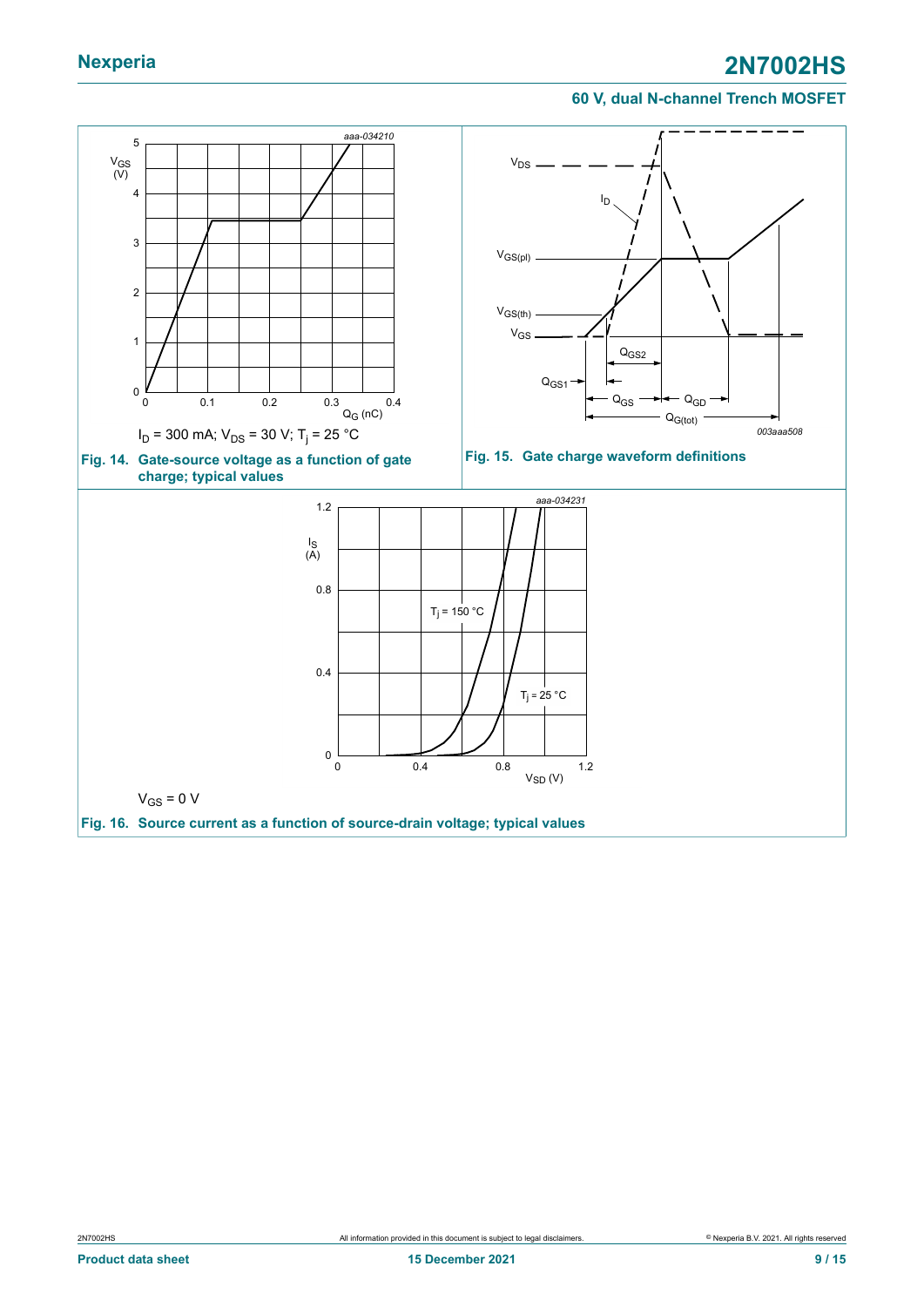## <span id="page-9-0"></span>**11. Test information**



### **Quality information**

This product has been qualified in accordance with the Automotive Electronics Council (AEC) standard *Q101 - Stress test qualification for discrete semiconductors*, and is suitable for use in automotive applications.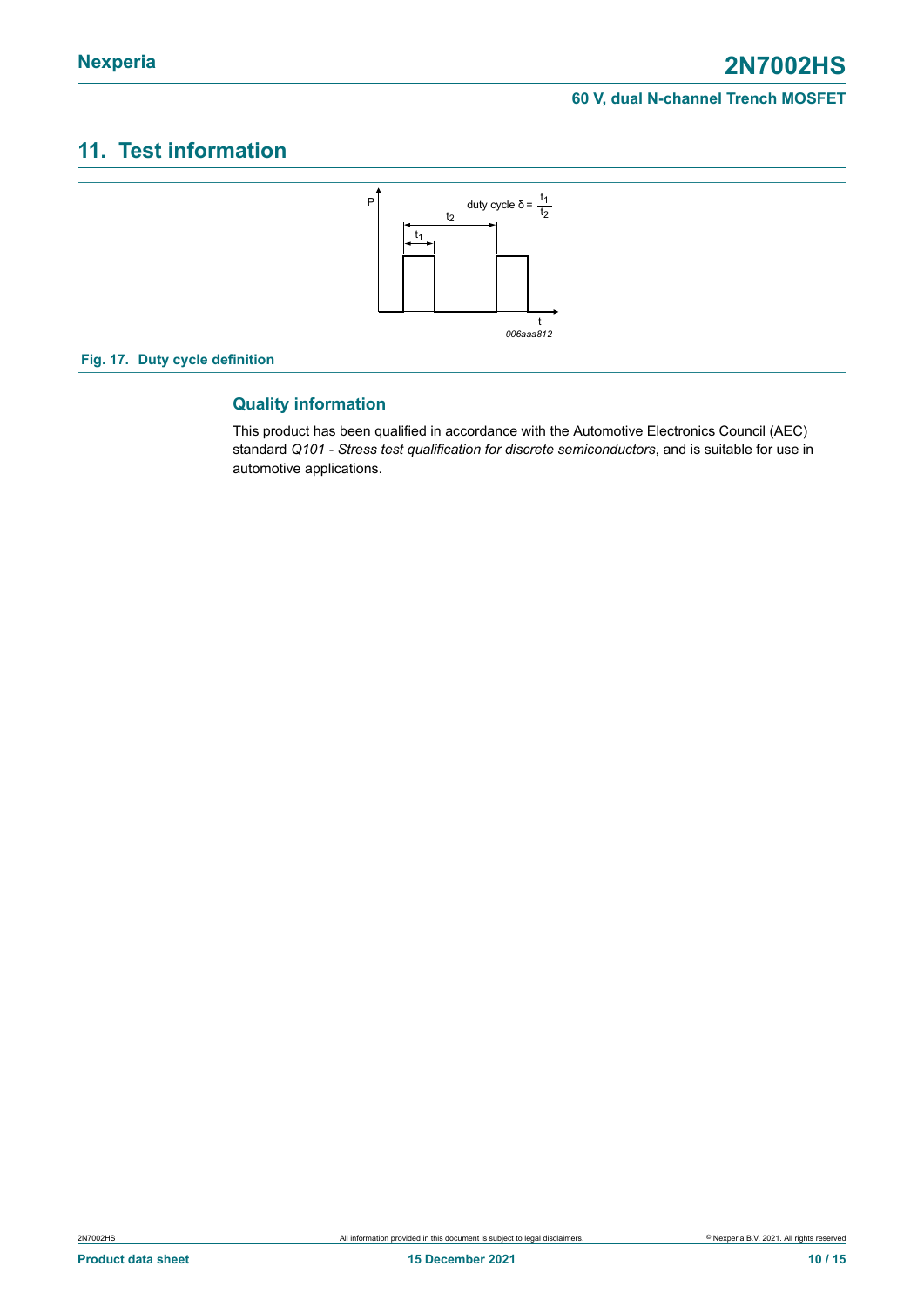## <span id="page-10-0"></span>**12. Package outline**

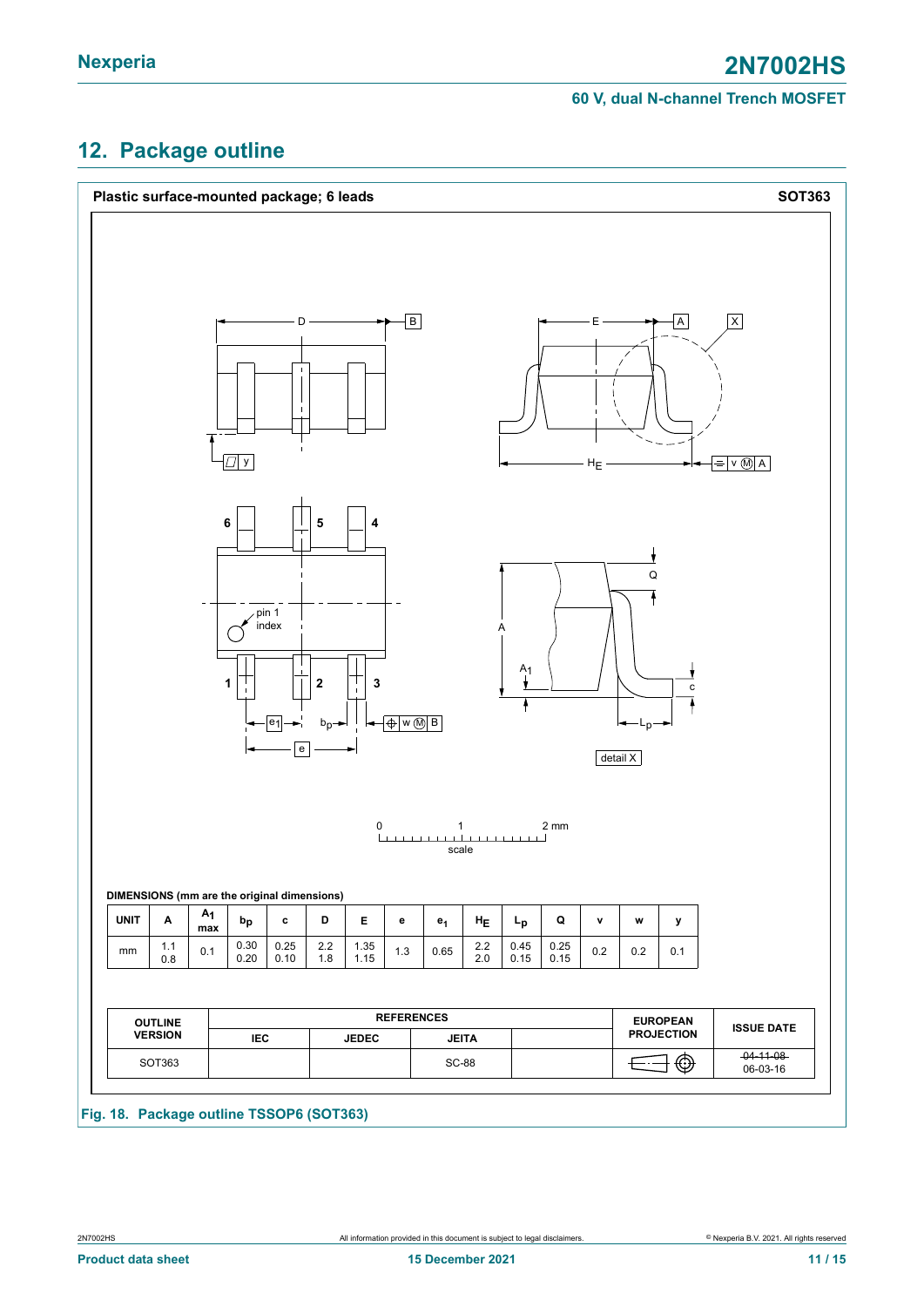## <span id="page-11-0"></span>**13. Soldering**

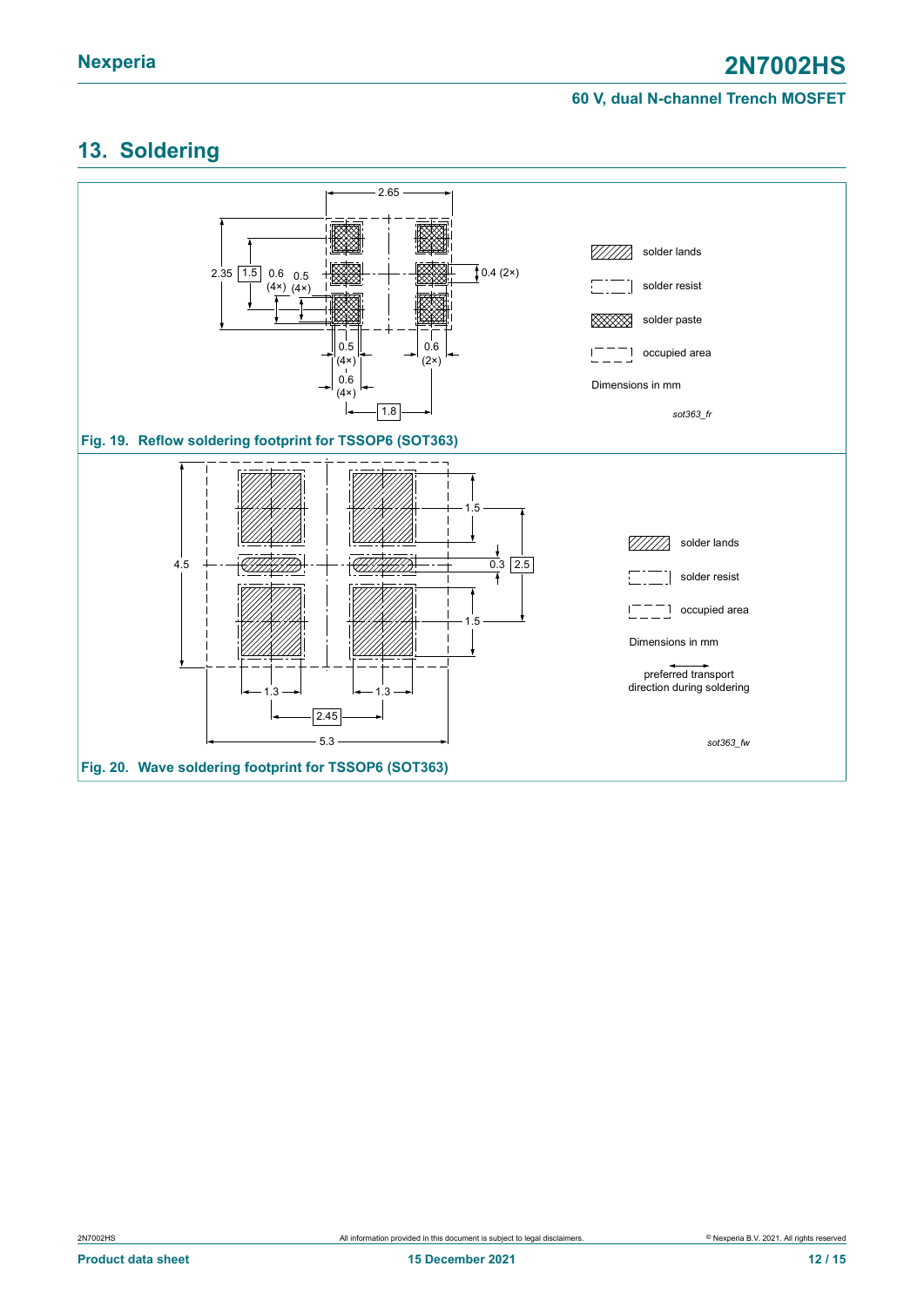## <span id="page-12-0"></span>**14. Revision history**

| <b>Table 8. Revision history</b> |                                               |                        |                          |              |  |  |
|----------------------------------|-----------------------------------------------|------------------------|--------------------------|--------------|--|--|
| Data sheet ID                    | Release date                                  | Data sheet status      | <b>Change notice</b>     | Supersedes   |  |  |
| 2N7002HS v.3                     | 20211215                                      | Product data sheet     |                          | 2N7002HS v.2 |  |  |
| Modifications:                   | Changed values for parameters $I_D$ and $I_S$ |                        |                          |              |  |  |
| 2N7002HS v.2                     | 20211201                                      | Product data sheet     | $\overline{\phantom{0}}$ | 2N7002HS v.1 |  |  |
| 2N7002HS v.1                     | 20211119                                      | Preliminary data sheet | $\overline{\phantom{a}}$ |              |  |  |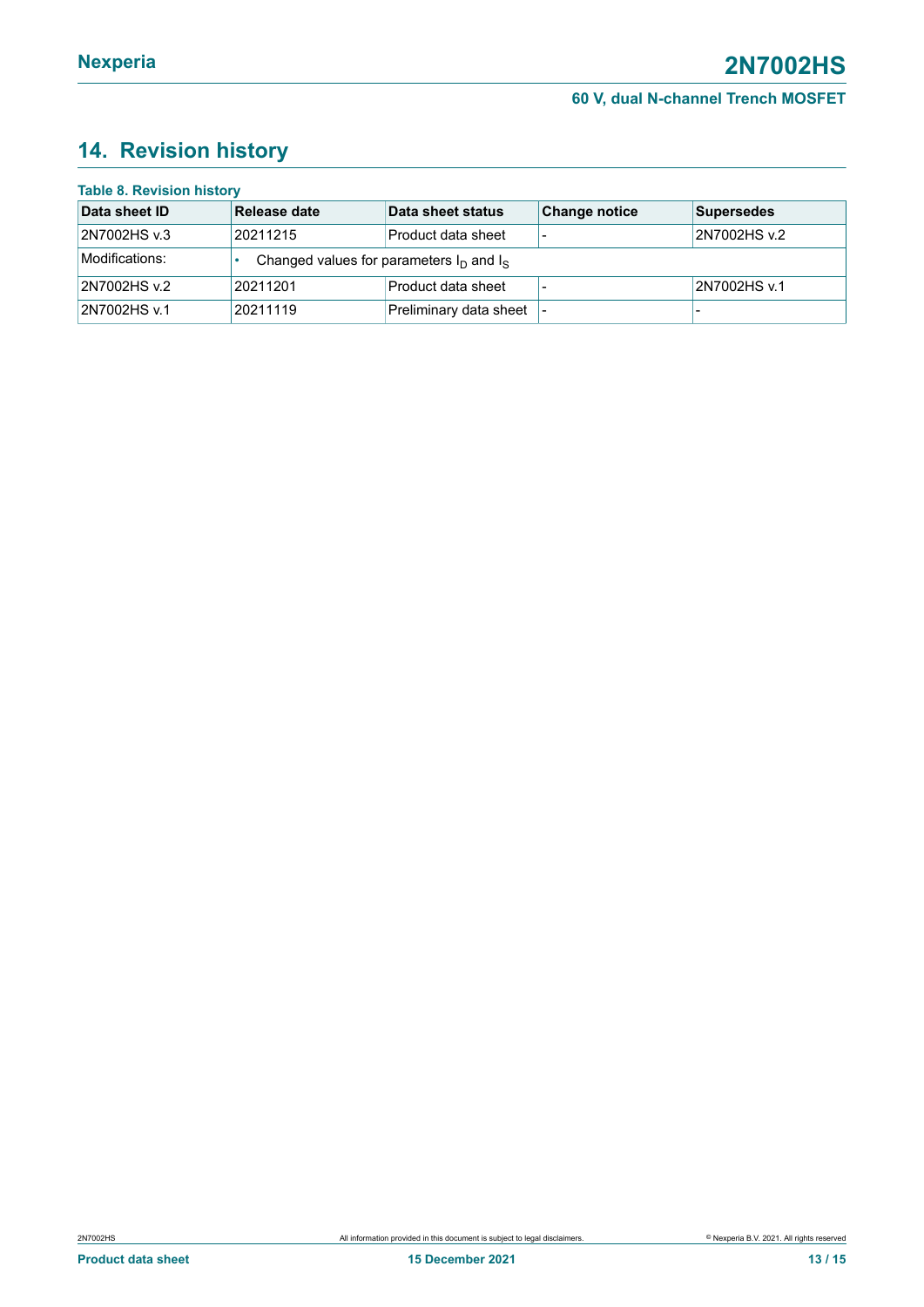## <span id="page-13-0"></span>**15. Legal information**

#### **Data sheet status**

| Document status<br>$[1]$ [2]      | <b>Product</b><br>status [3] | <b>Definition</b>                                                                           |
|-----------------------------------|------------------------------|---------------------------------------------------------------------------------------------|
| Objective [short]<br>data sheet   | Development                  | This document contains data from<br>the objective specification for<br>product development. |
| Preliminary [short]<br>data sheet | Qualification                | This document contains data from<br>the preliminary specification.                          |
| Product [short]<br>data sheet     | Production                   | This document contains the product<br>specification.                                        |

[1] Please consult the most recently issued document before initiating or completing a design.

The term 'short data sheet' is explained in section "Definitions".

[3] The product status of device(s) described in this document may have changed since this document was published and may differ in case of multiple devices. The latest product status information is available on the internet at [https://www.nexperia.com.](https://www.nexperia.com)

#### **Definitions**

**Draft** — The document is a draft version only. The content is still under internal review and subject to formal approval, which may result in modifications or additions. Nexperia does not give any representations or warranties as to the accuracy or completeness of information included herein and shall have no liability for the consequences of use of such information.

**Short data sheet** — A short data sheet is an extract from a full data sheet with the same product type number(s) and title. A short data sheet is intended for quick reference only and should not be relied upon to contain detailed and full information. For detailed and full information see the relevant full data sheet, which is available on request via the local Nexperia sales office. In case of any inconsistency or conflict with the short data sheet, the full data sheet shall prevail.

**Product specification** — The information and data provided in a Product data sheet shall define the specification of the product as agreed between Nexperia and its customer, unless Nexperia and customer have explicitly agreed otherwise in writing. In no event however, shall an agreement be valid in which the Nexperia product is deemed to offer functions and qualities beyond those described in the Product data sheet.

#### **Disclaimers**

**Limited warranty and liability** — Information in this document is believed to be accurate and reliable. However, Nexperia does not give any representations or warranties, expressed or implied, as to the accuracy or completeness of such information and shall have no liability for the consequences of use of such information. Nexperia takes no responsibility for the content in this document if provided by an information source outside of Nexperia.

In no event shall Nexperia be liable for any indirect, incidental, punitive, special or consequential damages (including - without limitation - lost profits, lost savings, business interruption, costs related to the removal or replacement of any products or rework charges) whether or not such damages are based on tort (including negligence), warranty, breach of contract or any other legal theory.

Notwithstanding any damages that customer might incur for any reason whatsoever, Nexperia's aggregate and cumulative liability towards customer for the products described herein shall be limited in accordance with the Terms and conditions of commercial sale of Nexperia.

**Right to make changes** — Nexperia reserves the right to make changes to information published in this document, including without limitation specifications and product descriptions, at any time and without notice. This document supersedes and replaces all information supplied prior to the publication hereof

**Suitability for use in automotive applications** — This Nexperia product has been qualified for use in automotive applications. Unless otherwise agreed in writing, the product is not designed, authorized or warranted to be suitable for use in life support, life-critical or safety-critical systems or

### **60 V, dual N-channel Trench MOSFET**

equipment, nor in applications where failure or malfunction of an Nexperia product can reasonably be expected to result in personal injury, death or severe property or environmental damage. Nexperia and its suppliers accept no liability for inclusion and/or use of Nexperia products in such equipment or applications and therefore such inclusion and/or use is at the customer's own risk.

**Quick reference data** — The Quick reference data is an extract of the product data given in the Limiting values and Characteristics sections of this document, and as such is not complete, exhaustive or legally binding.

**Applications** — Applications that are described herein for any of these products are for illustrative purposes only. Nexperia makes no representation or warranty that such applications will be suitable for the specified use without further testing or modification.

Customers are responsible for the design and operation of their applications and products using Nexperia products, and Nexperia accepts no liability for any assistance with applications or customer product design. It is customer's sole responsibility to determine whether the Nexperia product is suitable and fit for the customer's applications and products planned, as well as for the planned application and use of customer's third party customer(s). Customers should provide appropriate design and operating safeguards to minimize the risks associated with their applications and products.

Nexperia does not accept any liability related to any default, damage, costs or problem which is based on any weakness or default in the customer's applications or products, or the application or use by customer's third party customer(s). Customer is responsible for doing all necessary testing for the customer's applications and products using Nexperia products in order to avoid a default of the applications and the products or of the application or use by customer's third party customer(s). Nexperia does not accept any liability in this respect.

**Limiting values** — Stress above one or more limiting values (as defined in the Absolute Maximum Ratings System of IEC 60134) will cause permanent damage to the device. Limiting values are stress ratings only and (proper) operation of the device at these or any other conditions above those given in the Recommended operating conditions section (if present) or the Characteristics sections of this document is not warranted. Constant or repeated exposure to limiting values will permanently and irreversibly affect the quality and reliability of the device.

**Terms and conditions of commercial sale** — Nexperia products are sold subject to the general terms and conditions of commercial sale, as published at [http://www.nexperia.com/profile/terms,](http://www.nexperia.com/profile/terms) unless otherwise agreed in a valid written individual agreement. In case an individual agreement is concluded only the terms and conditions of the respective agreement shall apply. Nexperia hereby expressly objects to applying the customer's general terms and conditions with regard to the purchase of Nexperia products by customer.

**No offer to sell or license** — Nothing in this document may be interpreted or construed as an offer to sell products that is open for acceptance or the grant, conveyance or implication of any license under any copyrights, patents or other industrial or intellectual property rights.

**Export control** — This document as well as the item(s) described herein may be subject to export control regulations. Export might require a prior authorization from competent authorities.

**Translations** — A non-English (translated) version of a document is for reference only. The English version shall prevail in case of any discrepancy between the translated and English versions.

#### **Trademarks**

Notice: All referenced brands, product names, service names and trademarks are the property of their respective owners.